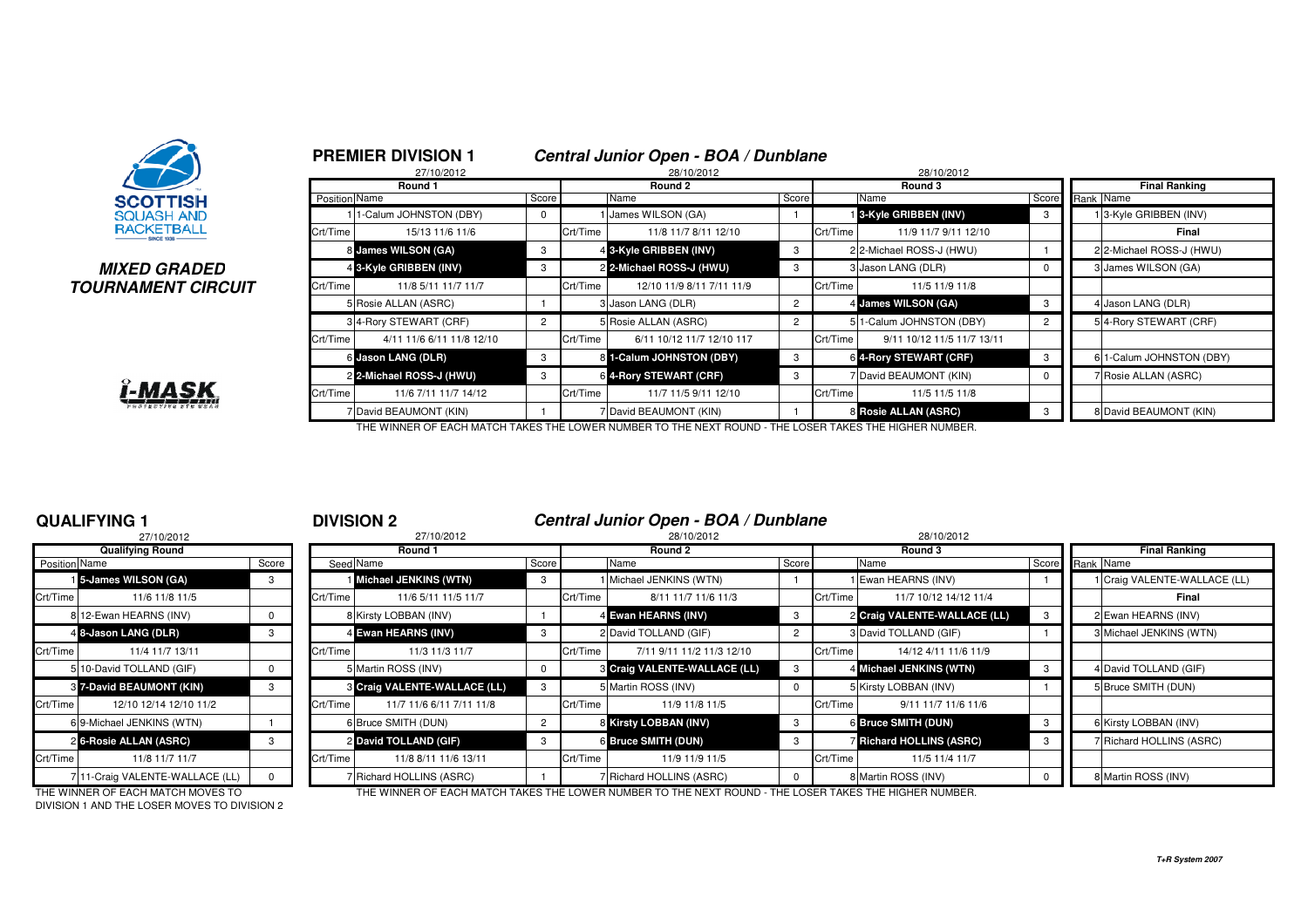## <sup>2</sup> **DIVISION 3 Central Junior Open - BOA / Dunblane**

|                      | 27/10/2012                  |                |          | 27/10/2012               |       |          | 28/10/2012                 |          | 28/10/2012 |                                |  |  |
|----------------------|-----------------------------|----------------|----------|--------------------------|-------|----------|----------------------------|----------|------------|--------------------------------|--|--|
|                      | <b>Qualifying Round</b>     |                |          | Round 1                  |       |          | Round 2                    |          |            | Round 3                        |  |  |
| <b>Position Name</b> |                             | Score          |          | Seed Name                | Score |          | Name                       | Score    |            | Name                           |  |  |
|                      | 13-Kirsty LOBBAN (INV)      | 3              |          | Sean GADSBY (CRF)        |       |          | 1 Andrew SORBIE (KIN)      |          |            | <b>Claire GADSBY (CRF)</b>     |  |  |
| Crt/Time             | 11/6 8/11 11/4 11/8         |                | Crt/Time | 7/11 11/6 8/11 11/9 11/5 |       | Crt/Time | 12/10 12/10 10/12 11/9     |          | Crt/Time   | 9/11 11/7 11/9                 |  |  |
|                      | 8 20-Claire GADSBY (CRF)    |                |          | 8 Andrew SORBIE (KIN)    | 3     |          | 4 Claire GADSBY (CRF)      | 3        |            | 2 Struan GRANT (SGF)           |  |  |
|                      | 4 16-Bruce SMITH (DUN)      | 3              |          | 4 Claire GADSBY (CRF)    |       |          | 2 Patrick O'SULLIVAN (GIF) | $\Omega$ |            | <b>3 Patrick O'SULLIVAN (G</b> |  |  |
| Crt/Time             | 11/3 11/4 11/5              |                | Crt/Time | 11/9 11/2 11/8           |       | Crt/Time | 11/5 11/8 11/4             |          | Crt/Time   | 3/11 13/11 11/9                |  |  |
|                      | 5 18-Struan GRANT (SGF)     | 0              |          | 5 Ross HENDERSON (INV)   | 0     |          | 3 Struan GRANT (SGF)       | 3        |            | 4 Andrew SORBIE (KIN)          |  |  |
|                      | 8 15-Richard HOLLINS (ASRC) | 3              |          | 3 Struan GRANT (SGF)     | 3     |          | 5 Ross HENDERSON (INV)     |          |            | 5 Sean GADSBY (CRF)            |  |  |
| Crt/Time             | 11/8 10/12 5/11 11/4 11/5   |                | Crt/Time | 14/12 11/3 9/11 11/6     |       | Crt/Time | 11/4 11/3 6/11 11/8        |          | Crt/Time   | 6/11 6/11 11/7 11/4            |  |  |
|                      | 6 17-Elspeth YOUNG (KIN)    | $\overline{2}$ |          | 6 Alex WARD (SGF)        |       |          | 8 Sean GADSBY (CRF)        | 3        |            | 6 Elspeth YOUNG (KIN)          |  |  |
|                      | 214-Sean GADSBY (CRF)       |                |          | 2 Elspeth YOUNG (KIN)    |       |          | 6 Alex WARD (SGF)          | 0        |            | <b>Alex WARD (SGF)</b>         |  |  |
| Crt/Time             | 11/7 7/11 11/9 11/9         |                | Crt/Time | 11/9 12/10 11/7          |       | Crt/Time | 14/12 12/10 13/11          |          | Crt/Time   | 11/6 11/7 11                   |  |  |
|                      | 19-Martin ROSS (INV)        | 3              |          | Patrick O'SULLIVAN (GIF) | 3     |          | 7 Elspeth YOUNG (KIN)      | 3        |            | 8 Ross HENDERSON (IN)          |  |  |
|                      |                             |                |          |                          |       |          |                            |          |            |                                |  |  |

DIVISION 2 AND THE LOSER MOVES TO DIVISION 3



|               | Qualifying Round            |       |          | Round 1                           |                |          | Round 2                     |       | Round 3                                  |       | Final Ranking              |
|---------------|-----------------------------|-------|----------|-----------------------------------|----------------|----------|-----------------------------|-------|------------------------------------------|-------|----------------------------|
| Position Name |                             | Score |          | Seed Name                         | Score          |          | Name                        | Score | Name                                     | Score | Rank Name                  |
|               | 1 13-Kirsty LOBBAN (INV)    |       |          | I Sean GADSBY (CRF)               | $\overline{2}$ |          | 1 Andrew SORBIE (KIN)       |       | <b>Claire GADSBY (CRF)</b>               |       | I Claire GADSBY (CRF)      |
| Crt/Time      | 11/6 8/11 11/4 11/8         |       | Crt/Time | 7/11 11/6 8/11 11/9 11/5          |                | Crt/Time | 12/10 12/10 10/12 11/9      |       | Crt/Time<br>9/11 11/7 11/9 13/11         |       | Final                      |
|               | 8 20-Claire GADSBY (CRF)    |       |          | 8 Andrew SORBIE (KIN)             | 3              |          | 4 Claire GADSBY (CRF)       |       | 2 Struan GRANT (SGF)                     |       | 2 Struan GRANT (SGF)       |
|               | 4 16-Bruce SMITH (DUN)      |       |          | 4 Claire GADSBY (CRF)             | 3              |          | 2 Patrick O'SULLIVAN (GIF)  |       | 3 Patrick O'SULLIVAN (GIF)               |       | 3 Patrick O'SULLIVAN (GIF) |
| Crt/Time      | 11/3 11/4 11/5              |       | Crt/Time | 11/9 11/2 11/8                    |                | Crt/Time | 11/5 11/8 11/4              |       | Crt/Time<br>3/11 13/11 11/9 11/6         |       |                            |
|               | 5 18-Struan GRANT (SGF)     |       |          | 5 Ross HENDERSON (INV)            |                |          | <b>8 Struan GRANT (SGF)</b> |       | 4 Andrew SORBIE (KIN)                    |       | 4 Andrew SORBIE (KIN)      |
|               | 3 15-Richard HOLLINS (ASRC) |       |          | 3 Struan GRANT (SGF)              | 3              |          | 5 Ross HENDERSON (INV)      |       | 5 Sean GADSBY (CRF)                      |       | Elspeth YOUNG (KIN)        |
| Crt/Time I    | 11/8 10/12 5/11 11/4 11/5   |       | Crt/Time | 14/12 11/3 9/11 11/6              |                | Crt/Time | 11/4 11/3 6/11 11/8         |       | 6/11 6/11 11/7 11/4 conceded<br>Crt/Time |       |                            |
|               | 6 17-Elspeth YOUNG (KIN)    |       |          | 6 Alex WARD (SGF)                 |                |          | 8 Sean GADSBY (CRF)         |       | 6 Elspeth YOUNG (KIN)                    |       | 6 Sean GADSBY (CRF)        |
|               | 2 14-Sean GADSBY (CRF)      |       |          | 2 Elspeth YOUNG (KIN)             |                |          | 6 Alex WARD (SGF)           |       | <b>ZAIex WARD (SGF)</b>                  |       | 7 Alex WARD (SGF)          |
| Crt/Time      | 11/7 7/11 11/9 11/9         |       | Crt/Time | 11/9 12/10 11/7                   |                | Crt/Time | 14/12 12/10 13/11           |       | Crt/Time<br>11/6 11/7 11/6               |       |                            |
|               | 7 19-Martin ROSS (INV)      |       |          | <b>7 Patrick O'SULLIVAN (GIF)</b> | 3              |          | 7 Elspeth YOUNG (KIN)       |       | 8 Ross HENDERSON (INV)                   |       | 8 Ross HENDERSON (INV)     |

THE WINNER OF EACH MATCH MOVES TO THE WINNER OF EACH MATCH TAKES THE LOWER NUMBER TO THE NEXT ROUND - THE LOSER TAKES THE HIGHER NUMBER.

<sup>3</sup> **DIVISION 4 Central Junior Open - BOA / Dunblane**



## **QUALIFYING 3**

| 27/10/2012           |                               |          |           | 27/10/2012               |          | 28/10/2012 |                            |       |          | 28/10/2012                    |     |  |                        |
|----------------------|-------------------------------|----------|-----------|--------------------------|----------|------------|----------------------------|-------|----------|-------------------------------|-----|--|------------------------|
|                      | <b>Qualifying Round</b>       |          |           | Round 1                  |          |            | Round 2                    |       |          | Round 3                       |     |  | <b>Final Ranking</b>   |
| <b>Position Name</b> |                               | Score    | Seed Name |                          | Score    |            | Name                       | Score |          | Name                          |     |  | Score Rank Name        |
|                      | 21-Andrew SORBIE (KIN)        | 3        |           | Mark COYLE (GIF)         | 3        |            | <b>Mark COYLE (GIF)</b>    |       |          | Mark COYLE (GIF)              |     |  | 1 Sean KELLY (INV)     |
| Crt/Time             | 11/0 11/0 11/0 W/O            |          | Crt/Time  | 11/7 11/9 7/11 9/11 11/8 |          | Crt/Time   | 11/9 11/4 6/11 12/10       |       | Crt/Time | 12/10 11/8 3/11 11/9          |     |  | Final                  |
|                      | 8 28-Walk OVER ()             | $\Omega$ |           | 8 Jordan GEDDES (INV)    |          |            | 4 Alasdair PROTT (INV)     |       |          | 2 Sean KELLY (INV)            | - 3 |  | 2 Mark COYLE (GIF)     |
|                      | 4 24-Alex WARD (SGF)          | 3        |           | 4 Walk OVER ()           |          |            | 2 Sean KELLY (INV)         |       |          | <b>8 Andrew ROBERTS (KIN)</b> | -3  |  | 3 Andrew ROBERTS (KI   |
| Crt/Time             | 11/6 11/4 11/7                |          | Crt/Time  | SAT-16:00-2              |          | Crt/Time   | 11/7 12/10 11/8            |       | Crt/Time | 11/9 11/6 14/12               |     |  |                        |
|                      | 5 26-Andrew ROBERTS (KIN)     | $\Omega$ |           | 5 Alasdair PROTT (INV)   |          |            | 3 Andrew ROBERTS (KIN)     |       |          | 4 Alasdair PROTT (INV)        |     |  | 4 Alasdair PROTT (INV) |
|                      | 3 23-Sean KELLY (INV)         |          |           | 8 Andrew ROBERTS (KIN)   |          |            | 5 Walk OVER ()             |       |          | 5 Jordan GEDDES (INV)         |     |  | 5 Jordan GEDDES (INV)  |
| Crt/Time             | 8/11 11/6 7/11 11/4 11/8      |          | Crt/Time  | 11/6 11/4 11/1           |          | Crt/Time   | W/O                        |       | Crt/Time | 14/12 7/11 12/10 11/2         |     |  |                        |
|                      | 6 25-Patrick O'SULLIVAN (GIF) | 3        |           | 6 Jamie BODE (KIN)       | $\Omega$ |            | 8 Jordan GEDDES (INV)      | -3    |          | 6 Carrie HALLAM (ESC)         |     |  | 6 Carrie HALLAM (ESC)  |
|                      | 2 22-Mark COYLE (GIF)         |          |           | 2 Sean KELLY (INV)       | -3       |            | 6 Jamie BODE (KIN)         |       |          | Jamie BODE (KIN)              |     |  | 7 Jamie BODE (KIN)     |
| Crt/Time             | 12/14 11/5 11/6 11/9          |          | Crt/Time  | 9/11 11/8 11/5 11/4      |          | Crt/Time   | 11/8 11/5 11/5             |       | Crt/Time | SUN-16:30-4                   |     |  |                        |
|                      | 7 27-Ross HENDERSON (INV)     |          |           | 7 Carrie HALLAM (ESC)    |          |            | <b>Carrie HALLAM (ESC)</b> |       |          | 8 Walk OVER ()                |     |  | 8 Walk OVER ()         |

DIVISION 3 AND THE LOSER MOVES TO DIVISION 4

### **Sean KELLY (INV)** <sup>3</sup> <sup>6</sup> Jamie BODE (KIN) <sup>0</sup> <sup>7</sup> **Jamie BODE (KIN)** <sup>3</sup> <sup>7</sup> Jamie BODE (KIN) Crt/Time 12/14 11/5 11/6 11/9 Crt/Time 9/11 11/8 11/5 11/4 Crt/Time 11/8 11/5 11/5 Crt/Time SUN-16:30-4**27-Ross HENDERSON (INV)** 3 7 Carrie HALLAM (ESC) 1 7 Carrie HALLAM (ESC) 3 8 Walk OVER () 8 Walk OVER ()

THE WINNER OF EACH MATCH MOVES TO THE WINNER OF EACH MATCH TAKES THE LOWER NUMBER TO THE NEXT ROUND - THE LOSER TAKES THE HIGHER NUMBER.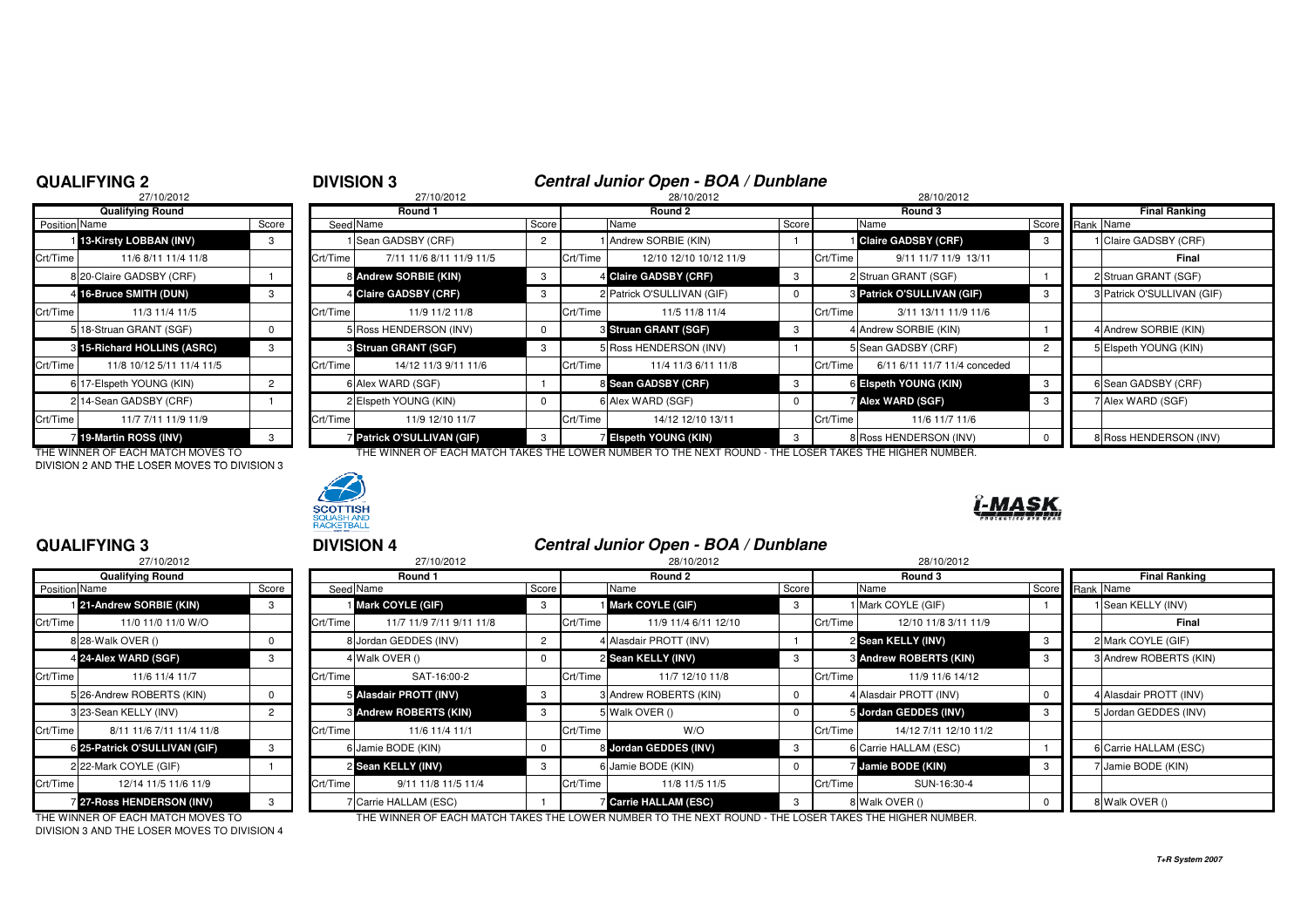# <sup>4</sup> **DIVISION 5 Central Junior Open - BOA / Dunblane** <sup>8</sup> 27/10/2012 28/10/2012 28/10/2012

|               | 27/10/2012                      |          |          |
|---------------|---------------------------------|----------|----------|
|               | <b>Qualifying Round</b>         |          |          |
| Position Name |                                 | Score    | Seed     |
|               | 29-Jordan GEDDES (INV)          | 3        |          |
| Crt/Time      | 12/10 9/11 11/2 11/3            |          | Crt/Time |
|               | 8 36-Chris MURPHY (GIF)         |          | 8        |
|               | 4 32-Jamie BODE (KIN)           | 3        | 4        |
| Crt/Time      | 11/9 11/5 5/11 17/15            |          | Crt/Time |
|               | 5 34-Pietro GAGLIARDINI (ESC)   |          | 5        |
|               | <b>8 31-Carrie HALLAM (ESC)</b> | 3        | 3        |
| Crt/Time      | 11/5 15/13 11/2                 |          | Crt/Time |
|               | 6 33-Tino MACKAY-PALACIOS (KIN) | $\Omega$ | 6        |
|               | 2 30-Alasdair PROTT (INV)       | 3        | 2        |
| Crt/Time      | W/O                             |          | Crt/Time |
|               | 735-Richard RACZKOWSKI (ESC)    | U        | 7        |

DIVISION 4 AND THE LOSER MOVES TO DIVISION 5



|               | <b>Qualifying Round</b>         |       |          | Round 1                    |       |          | Round 2                      |       |          | Round 3                      |     | <b>Final Ranking</b>         |
|---------------|---------------------------------|-------|----------|----------------------------|-------|----------|------------------------------|-------|----------|------------------------------|-----|------------------------------|
| Position Name |                                 | Score |          | Seed Name                  | Score |          | Name                         | Score |          | Name                         |     | Score Rank Name              |
|               | 129-Jordan GEDDES (INV)         |       |          | Tino MACKAY-PALACIOS (KIN) |       |          | 1 Tino MACKAY-PALACIOS (KIN) |       |          | <b>Chris MURPHY (GIF)</b>    | - 3 | 1 Chris MURPHY (GIF)         |
| Crt/Time      | 12/10 9/11 11/2 11/3            |       | Crt/Time | 12/10 7/11 11/9 11/9       |       | Crt/Time | 11/5 11/9 7/11 2/11 11/7     |       | Crt/Time | 7/11 11/9 8/11 11/9 13/11    |     | Final                        |
|               | 8 36-Chris MURPHY (GIF)         |       |          | 8 Madeleine READER (ASRC)  |       |          | 4 Chris MURPHY (GIF)         | 3     |          | 2 Pietro GAGLIARDINI (ESC)   |     | 2 Pietro GAGLIARDINI (ESC)   |
|               | 4 32-Jamie BODE (KIN)           |       |          | 4 Chris MURPHY (GIF)       |       |          | 2 Pietro GAGLIARDINI (ESC)   |       |          | 3 Mattie MCKENZIE (ESC)      |     | 3 Tino MACKAY-PALACIOS (KIN) |
| Crt/Time      | 11/9 11/5 5/11 17/15            |       | Crt/Time | 13/11 13/15 12/10 14/12    |       | Crt/Time | 11/6 11/1 11/7               |       | Crt/Time | 4/11 11/8 14/12 11/8         |     |                              |
|               | 534-Pietro GAGLIARDINI (ESC)    |       |          | 5 Nathan SHARP (ASRC)      |       |          | 3 Mattie MCKENZIE (ESC)      |       |          | 4 Tino MACKAY-PALACIOS (KIN) |     | 4 Mattie MCKENZIE (ESC)      |
|               | 3 31-Carrie HALLAM (ESC)        |       |          | 3 Richard RACZKOWSKI (ESC) |       |          | 5 Nathan SHARP (ASRC)        |       |          | 5 Nathan SHARP (ASRC)        |     | 5 Nathan SHARP (ASRC)        |
| Crt/Time      | 11/5 15/13 11/2                 |       | Crt/Time | W/O                        |       | Crt/Time | 11/7 11/8 11/5               |       | Crt/Time | 15/13 10/12 11/9 11/9        |     |                              |
|               | 6 33-Tino MACKAY-PALACIOS (KIN) |       |          | 6 Mattie MCKENZIE (ESC)    | -3    |          | 8 Madeleine READER (ASRC)    | 0     |          | 6 Jack ORR (CRF)             |     | 6 Jack ORR (CRF)             |
|               | 2 30-Alasdair PROTT (INV)       |       |          | 2 Pietro GAGLIARDINI (ESC) | 3     |          | 6 Richard RACZKOWSKI (ESC)   |       |          | 7 Richard RACZKOWSKI (ESC)   |     | 7 Madeleine READER (ASRC)    |
| Crt/Time      | W/O                             |       | Crt/Time | 11/3 11/7 10/12 12/10      |       | Crt/Time | W/O                          |       | Crt/Time | W/O                          |     |                              |
|               | 735-Richard RACZKOWSKI (ESC)    |       |          | 7 Jack ORR (CRF)           |       |          | Jack ORR (CRF)               | -3    |          | 8 Madeleine READER (ASRC)    | - 3 | 8 Richard RACZKOWSKI (ESC)   |

THE WINNER OF EACH MATCH MOVES TO THE WINNER OF EACH MATCH TAKES THE LOWER NUMBER TO THE NEXT ROUND - THE LOSER TAKES THE HIGHER NUMBER.



## I-MAS

|                      | <b>QUALIFYING 5</b>          |                |          | <b>DIVISION 6</b>          |                | Central Junior Open - BOA / Dunblane  |          |          |                                 |   |                              |
|----------------------|------------------------------|----------------|----------|----------------------------|----------------|---------------------------------------|----------|----------|---------------------------------|---|------------------------------|
|                      | 27/10/2012                   |                |          | 27/10/2012                 |                | 28/10/2012                            |          |          | 28/10/2012                      |   |                              |
|                      | <b>Qualifying Round</b>      |                |          | Round 1                    |                | Round 2                               |          |          | Round 3                         |   | <b>Final Ranking</b>         |
| <b>Position Name</b> |                              | Score          |          | Seed Name                  | Score          | Name                                  | Score    |          | Name                            |   | Score Rank Name              |
|                      | 37-Madeleine READER (ASRC)   | 3              |          | I Albeer MEHMOOD (SSC)     | $\overline{2}$ | Sean HUGGETT (DUN)                    | 3        |          | 1 Sean HUGGETT (DUN)            |   | I Matthew HAYES-REEKIE (KIN) |
| Crt/Time             | 11/4 11/4 11/9               |                | Crt/Time | 4/11 11/9 11/9 6/11 11/5   |                | Crt/Time<br>8/11 11/5 8/11 14/12 11/4 |          | Crt/Time | 11/4 11/6 11/4                  |   | Final                        |
|                      | 844-Katriona ALLEN (PER)     |                |          | 8 Sean HUGGETT (DUN)       | -3             | I Katriona ALLEN (PER)                |          |          | 2 Matthew HAYES-REEKIE (KIN)    | 3 | 2 Sean HUGGETT (DUN)         |
|                      | 4 40-Daniel O'SULLIVAN (GIF) |                |          | 4 Katriona ALLEN (PER)     | -3             | 2 Matthew HAYES-REEKIE (KIN)          |          |          | <b>8 Angus MACPHERSON (GRN)</b> | 3 | 3 Angus MACPHERSON (GRN)     |
| Crt/Time             | 11/7 12/10 11/4              |                | Crt/Time | 11/6 12/10 1/11 11/6       |                | Crt/Time<br>11/5 11/6 11/4            |          | Crt/Time | 11/9 5/11 11/7 11/8             |   |                              |
|                      | 5 42-Mattie MCKENZIE (ESC)   |                |          | 5 Calum HARVEY (ESC)       |                | 3 Angus MACPHERSON (GRN)              |          |          | 4 Katriona ALLEN (PER)          |   | 4 Katriona ALLEN (PER)       |
|                      | 339-Jonathan BRADY (GIF)     | $\overline{2}$ |          | 3 Daniel O'SULLIVAN (GIF)  |                | 5 Calum HARVEY (ESC)                  |          |          | 5 Albeer MEHMOOD (SSC)          |   | 5 Jonathan BRADY (GIF)       |
| Crt/Time             | 12/10 11/9 7/11 6/11 11/9    |                | Crt/Time | 11/5 8/11 11/2 11/8        |                | Crt/Time<br>11/5 11/5 11/2            |          | Crt/Time | 11/7 11/6 11/9                  |   |                              |
|                      | 6 41-Jack ORR (CRF)          |                |          | 6 Angus MACPHERSON (GRN)   | -3             | 8 Albeer MEHMOOD (SSC)                | -3       |          | 6 Jonathan BRADY (GIF)          | 3 | 6 Albeer MEHMOOD (SSC)       |
|                      | 238-Albeer MEHMOOD (SSC)     |                |          | 2 Jonathan BRADY (GIF)     | $\overline{2}$ | Daniel O'SULLIVAN (GIF)               | $\Omega$ |          | 7 Daniel O'SULLIVAN (GIF)       | 3 | 7 Daniel O'SULLIVAN (GIF)    |
| Crt/Time             | 11/8 5/11 12/10 11/7         |                | Crt/Time | 13/11 8/11 11/7 12/14 11/8 |                | Crt/Time<br>11/6 11/3 11/1            |          | Crt/Time | 14/12 11/2 8/11 8/11 11/9       |   |                              |
|                      | 43-Nathan SHARP (ASRC)       |                |          | Matthew HAYES-REEKIE (KIN) |                | Jonathan BRADY (GIF)                  |          |          | 8 Calum HARVEY (ESC)            |   | 8 Calum HARVEY (ESC)         |

DIVISION 5 AND THE LOSER MOVES TO DIVISION 6

THE WINNER OF EACH MATCH MOVES TO THE WINNER OF EACH MATCH TAKES THE LOWER NUMBER TO THE NEXT ROUND - THE LOSER TAKES THE HIGHER NUMBER.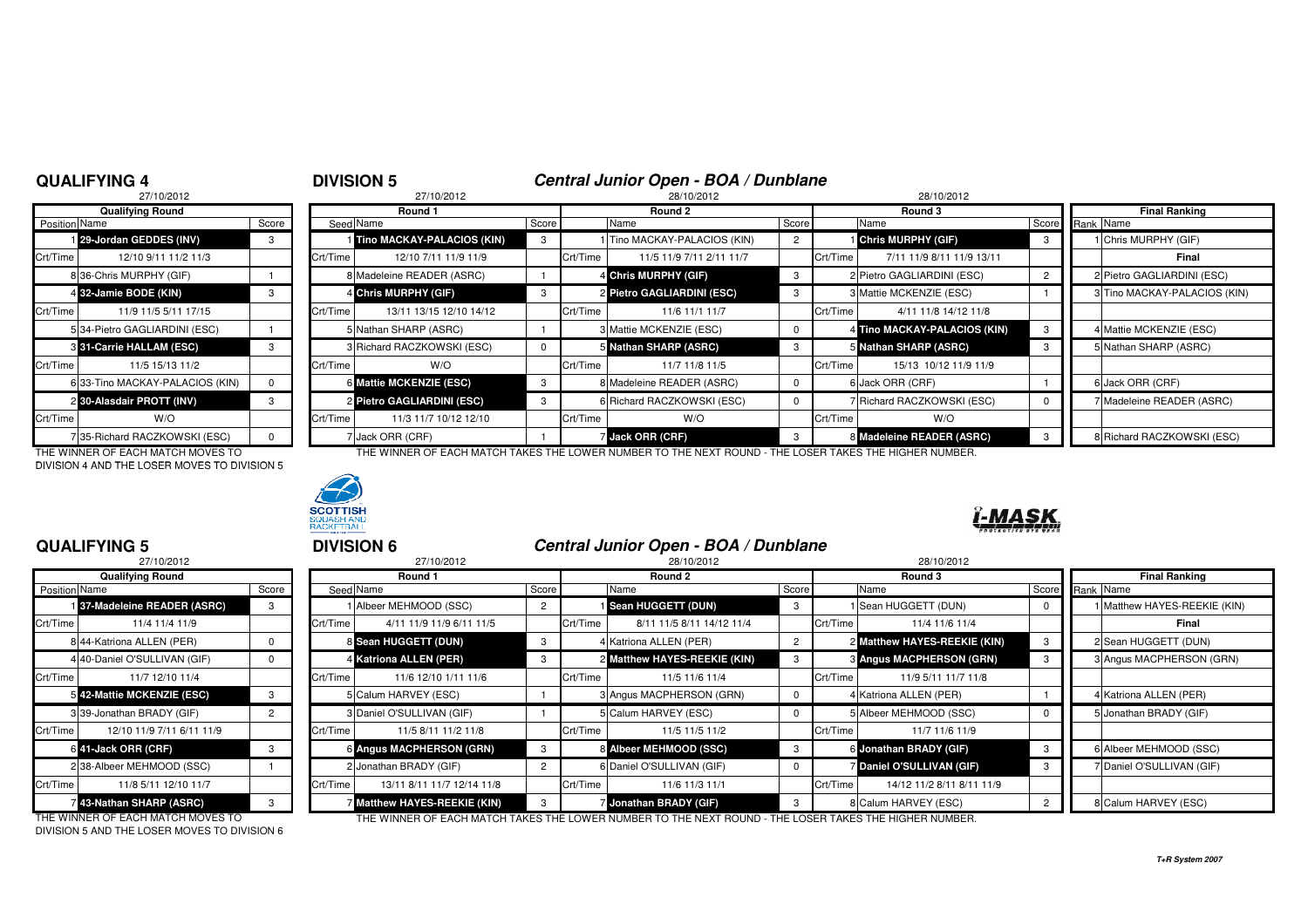## **6 DIVISION 7 Central Junior Open - BOA / Dunblane**<br>28/10/2012 **28/10/2012 28/10/2012** 28/10/2012

|                      | 27/10/2012                             |                |          |
|----------------------|----------------------------------------|----------------|----------|
|                      | <b>Qualifying Round</b>                |                |          |
| <b>Position Name</b> |                                        | Score          | Seed     |
|                      | 145-Sean HUGGETT (DUN)                 | 3              |          |
| Crt/Time             | 11/6 11/5 9/11 11/7                    |                | Crt/Time |
|                      | 8 52-Fraser STEVEN (CCS)               |                | 8        |
|                      | 4 48-Keir MACKENZIE (DUN)              | 0              | 4        |
| Crt/Time             | 11/6 11/3 11/5                         |                | Crt/Time |
|                      | 5 50-Angus MACPHERSON (GRN)            | 3              | 5        |
|                      | <b>8 47-Matthew HAYES-REEKIE (KIN)</b> | 3              | 3        |
| Crt/Time             | 11/4 11/5 11/2                         |                | Crt/Time |
|                      | 6 49-James DOUGAN (DUN)                | 0              | 6        |
|                      | 246-Calum HARVEY (ESC)                 | 3              | 2        |
| Crt/Time             | 6/11 11/9 8/11 11/9 11/6               |                | Crt/Time |
|                      | 51-Andrew BOYD (GRN)                   | $\overline{2}$ |          |

DIVISION 6 AND THE LOSER MOVES TO DIVISION 7



|               | Qualifying Round                |       |          | Round 1                    |       | Round 2  |                             |       | Round 3  |                             |                 | Final Ranking |                        |
|---------------|---------------------------------|-------|----------|----------------------------|-------|----------|-----------------------------|-------|----------|-----------------------------|-----------------|---------------|------------------------|
| Position Name |                                 | Score |          | Seed Name                  | Score |          | Name                        | Score |          | Name                        | Score Rank Name |               |                        |
|               | 145-Sean HUGGETT (DUN)          |       |          | I Keir MACKENZIE (DUN)     |       |          | <b>Calum CARSWELL (SGF)</b> |       |          | <b>Calum CARSWELL (SGF)</b> | 3               |               | Calum CARSWELL (SGF)   |
| Crt/Time      | 11/6 11/5 9/11 11/7             |       | Crt/Time | 11/7 11/6 11/8             |       | Crt/Time | 11/7 11/9 9/11 11/8         |       | Crt/Time | 11/9 10/12 12/10 11/7       |                 |               | Final                  |
|               | 852-Fraser STEVEN (CCS)         |       |          | 8 Calum CARSWELL (SGF)     |       |          | 4 Fraser STEVEN (CCS)       |       |          | 2 James DOUGAN (DUN)        |                 |               | 2 James DOUGAN (DUN)   |
|               | 4 48-Keir MACKENZIE (DUN)       |       |          | 4 Fraser STEVEN (CCS)      |       |          | 2 James DOUGAN (DUN)        |       |          | 3 Andrew BOYD (GRN)         |                 |               | 3 Andrew BOYD (GRN)    |
| Crt/Time      | 11/6 11/3 11/5                  |       | Crt/Time | 11/4 8/11 11/5 11/7        |       | Crt/Time | 11/4 5/11 9/11 11/5 16/14   |       | Crt/Time | 11/5 7/11 6/11 11/7 11/6    |                 |               |                        |
|               | 5 50-Angus MACPHERSON (GRN)     |       |          | 5 Melissa COWAN (LL)       |       |          | 3 Andrew BOYD (GRN)         |       |          | 4 Fraser STEVEN (CCS)       |                 |               | 4 Fraser STEVEN (CCS)  |
|               | 8 47-Matthew HAYES-REEKIE (KIN) |       |          | <b>8 Andrew BOYD (GRN)</b> |       |          | 5 Melissa COWAN (LL)        |       |          | 5 Keir MACKENZIE (DUN)      |                 |               | 5 Keir MACKENZIE (DUN) |
| Crt/Time      | 11/4 11/5 11/2                  |       | Crt/Time | 11/6 11/7 7/11 11/9        |       | Crt/Time | 6/11 11/7 11/9 11/7         |       | Crt/Time | 11/9 11/6 12/10             |                 |               |                        |
|               | 6 49-James DOUGAN (DUN)         |       |          | 6 Kyle REID (THU)          |       |          | 8 Keir MACKENZIE (DUN)      |       |          | 6 Kyle REID (THU)           |                 |               | 6 Kyle REID (THU)      |
|               | 2 46-Calum HARVEY (ESC)         |       |          | 2 James DOUGAN (DUN)       |       |          | 6 Kyle REID (THU)           |       |          | 7 James RICHES (DLE)        |                 |               | Melissa COWAN (LL)     |
| Crt/Time      | 6/11 11/9 8/11 11/9 11/6        |       | Crt/Time | 11/7 5/11 11/9 12/10       |       | Crt/Time | 11/8 12/10 13/15 5/11 11/5  |       | Crt/Time | 13/11 8/11 7/11 11/9 11/8   |                 |               |                        |
|               | 751-Andrew BOYD (GRN)           |       |          | <b>James RICHES (DLE)</b>  |       |          | James RICHES (DLE)          |       |          | 8 Melissa COWAN (LL)        |                 |               | 8 James RICHES (DLE)   |

THE WINNER OF EACH MATCH MOVES TO THE WINNER OF EACH MATCH TAKES THE LOWER NUMBER TO THE NEXT ROUND - THE LOSER TAKES THE HIGHER NUMBER.



## **QUALIFYING 7**

|                      | 27/10/2012                    |              |          |
|----------------------|-------------------------------|--------------|----------|
|                      | <b>Qualifying Round</b>       |              |          |
| <b>Position Name</b> |                               | Score        | Seed     |
|                      | 153-Calum CARSWELL (SGF)      | 3            |          |
| Crt/Time             | 11/2 11/0 11/6                |              | Crt/Time |
|                      | 8 60-Anna HALLAM (ESC)        | 0            | 8        |
|                      | 4 56-Kyle REID (THU)          | 3            | 4        |
| Crt/Time             | 11/7 11/8 11/9                |              | Crt/Time |
|                      | 5 58-Christopher MARTIN (CRF) | <sup>0</sup> | 5        |
|                      | 8 55-James RICHES (DLE)       | 3            | 3        |
| Crt/Time             | 11/8 7/11 15/13 11/8          |              | Crt/Time |
|                      | 6 57-Fraser MCCANN (NEW)      |              | 6        |
|                      | 254-Melissa COWAN (LL)        | 3            | 2        |
| Crt/Time             | 11/3 11/4 11/6                |              | Crt/Time |
|                      | 7 59-Catherine BOYD (GRN)     | U            | 7        |

| QUALIFYING 7  |                                   |              | <b>DIVISION 8</b> |                            |          |               | Central Junior Open - BOA / Dunblane                                                                 |  |            |                            |  |                      |                               |  |
|---------------|-----------------------------------|--------------|-------------------|----------------------------|----------|---------------|------------------------------------------------------------------------------------------------------|--|------------|----------------------------|--|----------------------|-------------------------------|--|
| 27/10/2012    |                                   |              | 27/10/2012        |                            |          |               | 28/10/2012                                                                                           |  | 28/10/2012 |                            |  |                      |                               |  |
|               | <b>Qualifying Round</b>           |              |                   | Round 1                    |          | Round 2       |                                                                                                      |  |            | Round 3                    |  | <b>Final Ranking</b> |                               |  |
| Position Name |                                   | Score        |                   | Seed Name                  | Score    | Score<br>Name |                                                                                                      |  | Name       |                            |  | Score Rank Name      |                               |  |
|               | 153-Calum CARSWELL (SGF)          | 3            |                   | <b>Fraser MCCANN (NEW)</b> | 3        |               | Fraser MCCANN (NEW)                                                                                  |  |            | <b>Fraser MCCANN (NEW)</b> |  |                      | Fraser MCCANN (NEW)           |  |
| Crt/Time      | 11/2 11/0 11/6                    |              | Crt/Time          | 11/8 11/8 11/6             |          | Crt/Time      | 13/11 11/7 11/5                                                                                      |  | Crt/Time   | 11/6 11/6 11/2             |  |                      | Final                         |  |
|               | 8 60-Anna HALLAM (ESC)            |              |                   | 8 Adam GIBSON (DUN)        | $\Omega$ |               | 4 Euan REED (DLE)                                                                                    |  |            | 2 Christopher MARTIN (CRF) |  |                      | 2 Christopher MARTIN (CRF)    |  |
|               | 4 56-Kyle REID (THU)              | 3            |                   | 4 Anna HALLAM (ESC)        | 0        |               | 2 Christopher MARTIN (CRF)                                                                           |  |            | 3 Catherine BOYD (GRN)     |  |                      | 3 Euan REED (DLE)             |  |
| Crt/Time      | 11/7 11/8 11/9                    |              | Crt/Time          | 11/5 11/1 11/2             |          | Crt/Time      | 11/3 11/8 11/6                                                                                       |  | Crt/Time   | 11/3 11/8 11/8             |  |                      |                               |  |
|               | 5 58-Christopher MARTIN (CRF)     | $\mathbf{0}$ |                   | 5 Euan REED (DLE)          | - 3      |               | 3 Catherine BOYD (GRN)                                                                               |  |            | 4 Euan REED (DLE)          |  |                      | <b>I</b> Catherine BOYD (GRN) |  |
|               | 3 55-James RICHES (DLE)           | 3            |                   | 8 Catherine BOYD (GRN)     | 3        |               | 5 Anna HALLAM (ESC)                                                                                  |  |            | 5 Adam GIBSON (DUN)        |  |                      | 5 Heather BOWIE (DLE)         |  |
| Crt/Time      | 11/8 7/11 15/13 11/8              |              | Crt/Time          | 11/8 5/11 11/9 11/5        |          | Crt/Time      | 11/3 11/3 11/4                                                                                       |  | Crt/Time   | 11/13 11/9 11/7 6/11 11/7  |  |                      |                               |  |
|               | 6 57-Fraser MCCANN (NEW)          |              |                   | 6 Heather BOWIE (DLE)      |          |               | 8 Adam GIBSON (DUN)                                                                                  |  |            | 6 Heather BOWIE (DLE)      |  |                      | 6 Adam GIBSON (DUN)           |  |
|               | 2 54-Melissa COWAN (LL)           |              |                   | 2 Christopher MARTIN (CRF) | 3        |               | 6 Heather BOWIE (DLE)                                                                                |  |            | Fraser LAING (BOA)         |  |                      | Fraser LAING (BOA)            |  |
| Crt/Time      | 11/3 11/4 11/6                    |              | Crt/Time          | 7/11 11/6 11/4 11/5        |          | Crt/Time      | 10/112 6/11 11/3 11/7 11/7                                                                           |  | Crt/Time   | 11/0 11/7 11/1             |  |                      |                               |  |
|               | 759-Catherine BOYD (GRN)          |              |                   | Fraser LAING (BOA)         |          |               | 7 Fraser LAING (BOA)                                                                                 |  |            | 8 Anna HALLAM (ESC)        |  |                      | 8 Anna HALLAM (ESC)           |  |
|               | THE WINNER OF EACH MATCH MOVES TO |              |                   |                            |          |               | THE WINNER OF EACH MATCH TAKES THE LOWER NUMBER TO THE NEVT ROUND. THE LOSER TAKES THE HIGHER NUMBER |  |            |                            |  |                      |                               |  |

DIVISION 7 AND THE LOSER MOVES TO DIVISION 8

THE WINNER OF EACH MATCH MOVES TO THE THE WINNER OF EACH MATCH TAKES THE LOWER NUMBER TO THE NEXT ROUND - THE LOSER TAKES THE HIGHER NUMBER.